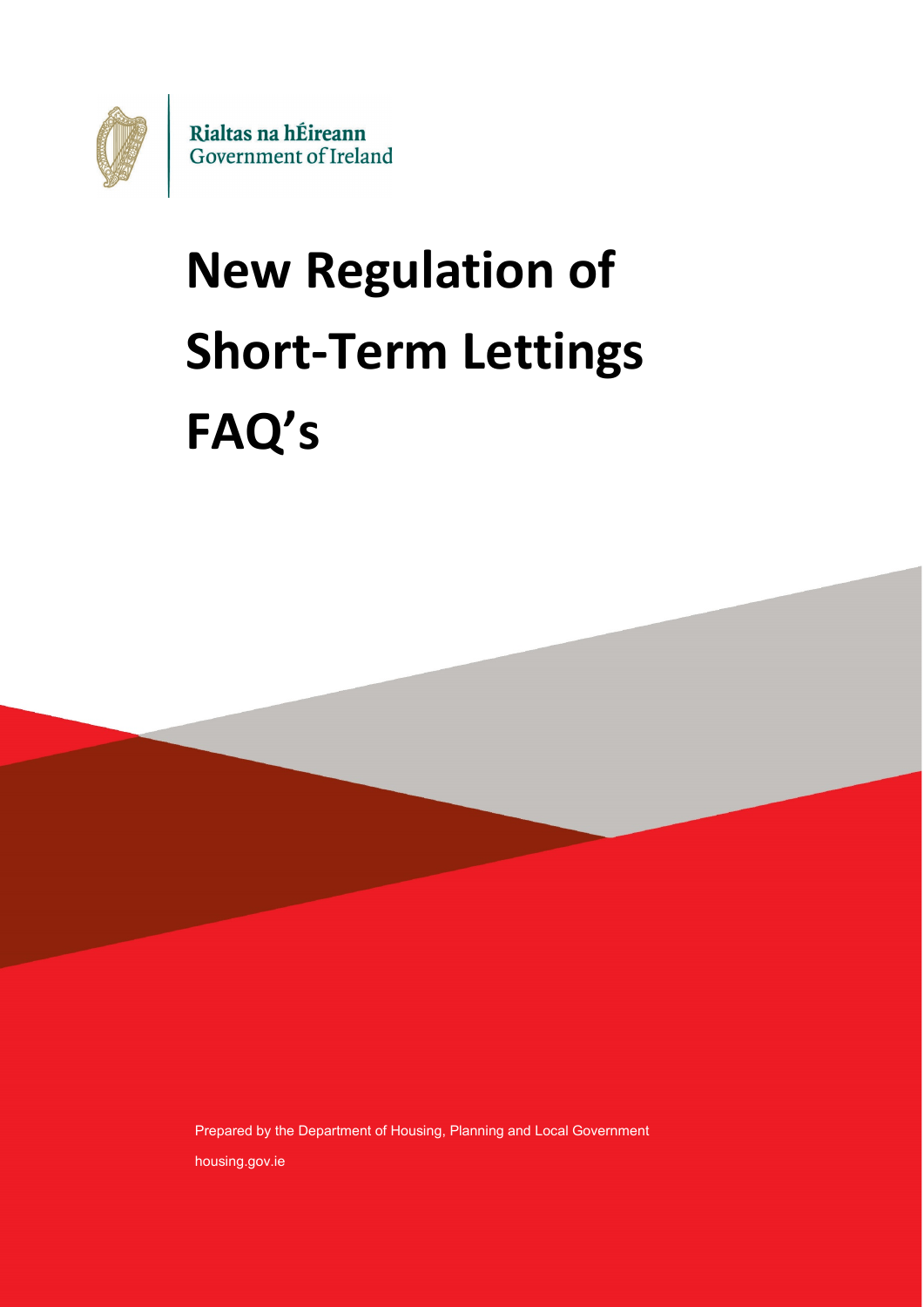# **New Regulation of Short-Term Lettings FAQ's**

# <span id="page-1-0"></span>**Table of Contents**

| 1.  |                                                                                                 |  |
|-----|-------------------------------------------------------------------------------------------------|--|
| 2.  |                                                                                                 |  |
| 3.  |                                                                                                 |  |
| 4.  |                                                                                                 |  |
| 5.  |                                                                                                 |  |
|     |                                                                                                 |  |
| 6.  |                                                                                                 |  |
| 7.  |                                                                                                 |  |
| 8.  |                                                                                                 |  |
| 9.  |                                                                                                 |  |
| 10. |                                                                                                 |  |
| 11. | Can someone rent a room in a second property as a short-term let? Or do both have to be         |  |
| 12. |                                                                                                 |  |
|     |                                                                                                 |  |
| 13. |                                                                                                 |  |
| 14. |                                                                                                 |  |
| 15. | What does a person do if they want to engage in short-term letting in a premises that is not    |  |
|     |                                                                                                 |  |
| 16. |                                                                                                 |  |
| 17. |                                                                                                 |  |
| 18. |                                                                                                 |  |
| 19. |                                                                                                 |  |
| 20. |                                                                                                 |  |
|     |                                                                                                 |  |
| 21. |                                                                                                 |  |
| 22. |                                                                                                 |  |
| 23. |                                                                                                 |  |
|     |                                                                                                 |  |
| 24. | I want to carry out short-term letting in my principal private residence- What applies? 5       |  |
| 25. | I want to short-term let a second property, which is not my principal private residence. - What |  |
| 26. | I am an accidental landlord and own a second property which is not my principal private         |  |
| 27. |                                                                                                 |  |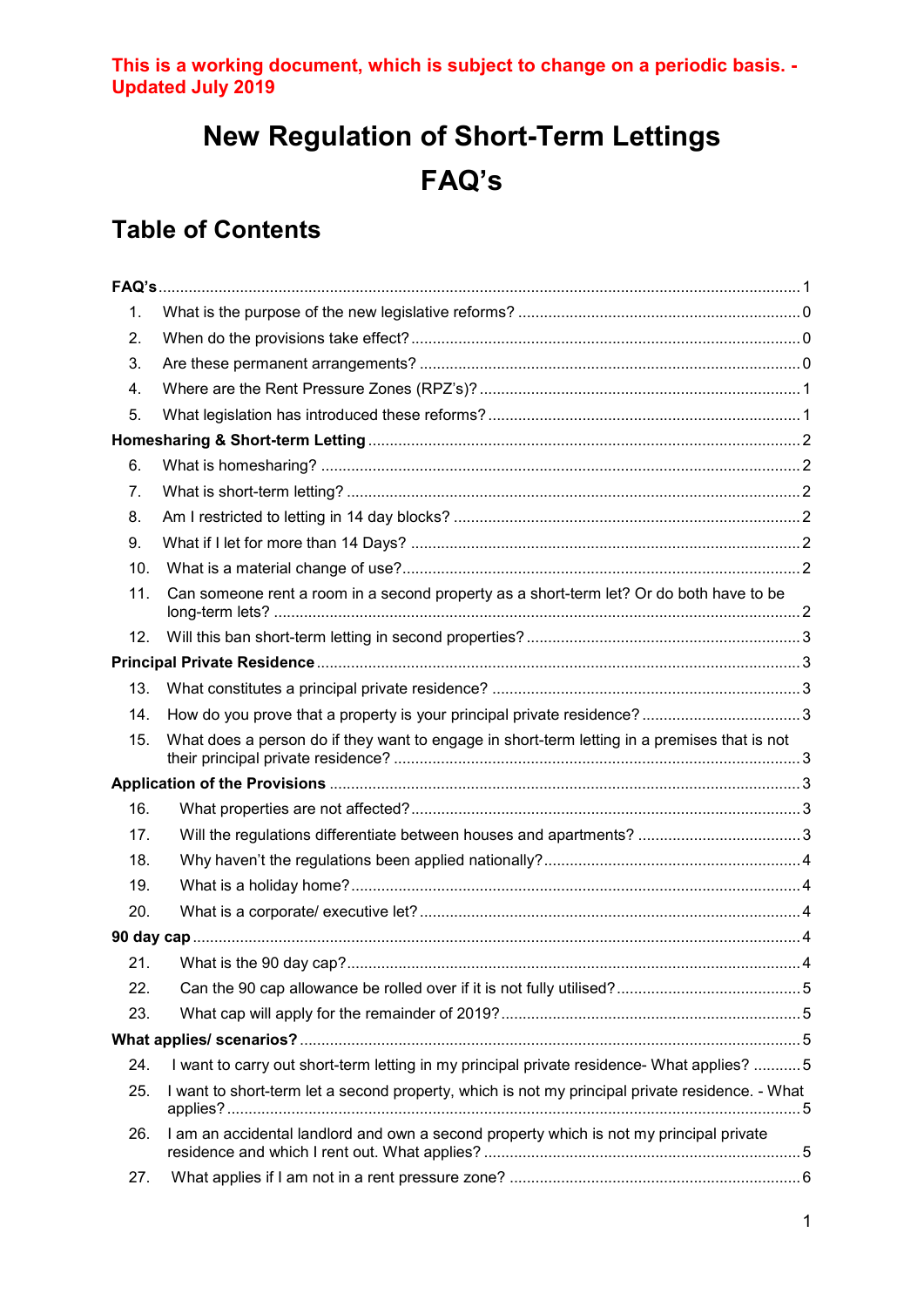<span id="page-2-0"></span>

| 28. | What if I use my property for student accommodation during the college year? Can I do short               |  |  |  |  |
|-----|-----------------------------------------------------------------------------------------------------------|--|--|--|--|
| 29. | Could someone executive/ corporate let their second property for 9 months and short-term let              |  |  |  |  |
|     |                                                                                                           |  |  |  |  |
| 30. |                                                                                                           |  |  |  |  |
| 31. |                                                                                                           |  |  |  |  |
|     |                                                                                                           |  |  |  |  |
| 32. |                                                                                                           |  |  |  |  |
| 33. |                                                                                                           |  |  |  |  |
| 34. |                                                                                                           |  |  |  |  |
| 35. |                                                                                                           |  |  |  |  |
| 36. |                                                                                                           |  |  |  |  |
| 37. |                                                                                                           |  |  |  |  |
| 38. |                                                                                                           |  |  |  |  |
| 39. |                                                                                                           |  |  |  |  |
| 40. |                                                                                                           |  |  |  |  |
|     |                                                                                                           |  |  |  |  |
| 41. |                                                                                                           |  |  |  |  |
| 42. |                                                                                                           |  |  |  |  |
| 43. | What happens when a member of the public reports a suspected breach of planning?10                        |  |  |  |  |
|     |                                                                                                           |  |  |  |  |
| 44. |                                                                                                           |  |  |  |  |
| 45. |                                                                                                           |  |  |  |  |
| 46. |                                                                                                           |  |  |  |  |
| 47. |                                                                                                           |  |  |  |  |
| 48. |                                                                                                           |  |  |  |  |
|     |                                                                                                           |  |  |  |  |
| 49. |                                                                                                           |  |  |  |  |
|     |                                                                                                           |  |  |  |  |
| 50. | Are there any plans to regulate online platforms that facilitate homesharing and short-term<br>letting?12 |  |  |  |  |
| 51. | Will online platforms be required to register with the planning authority? 12                             |  |  |  |  |
|     |                                                                                                           |  |  |  |  |
| 52. |                                                                                                           |  |  |  |  |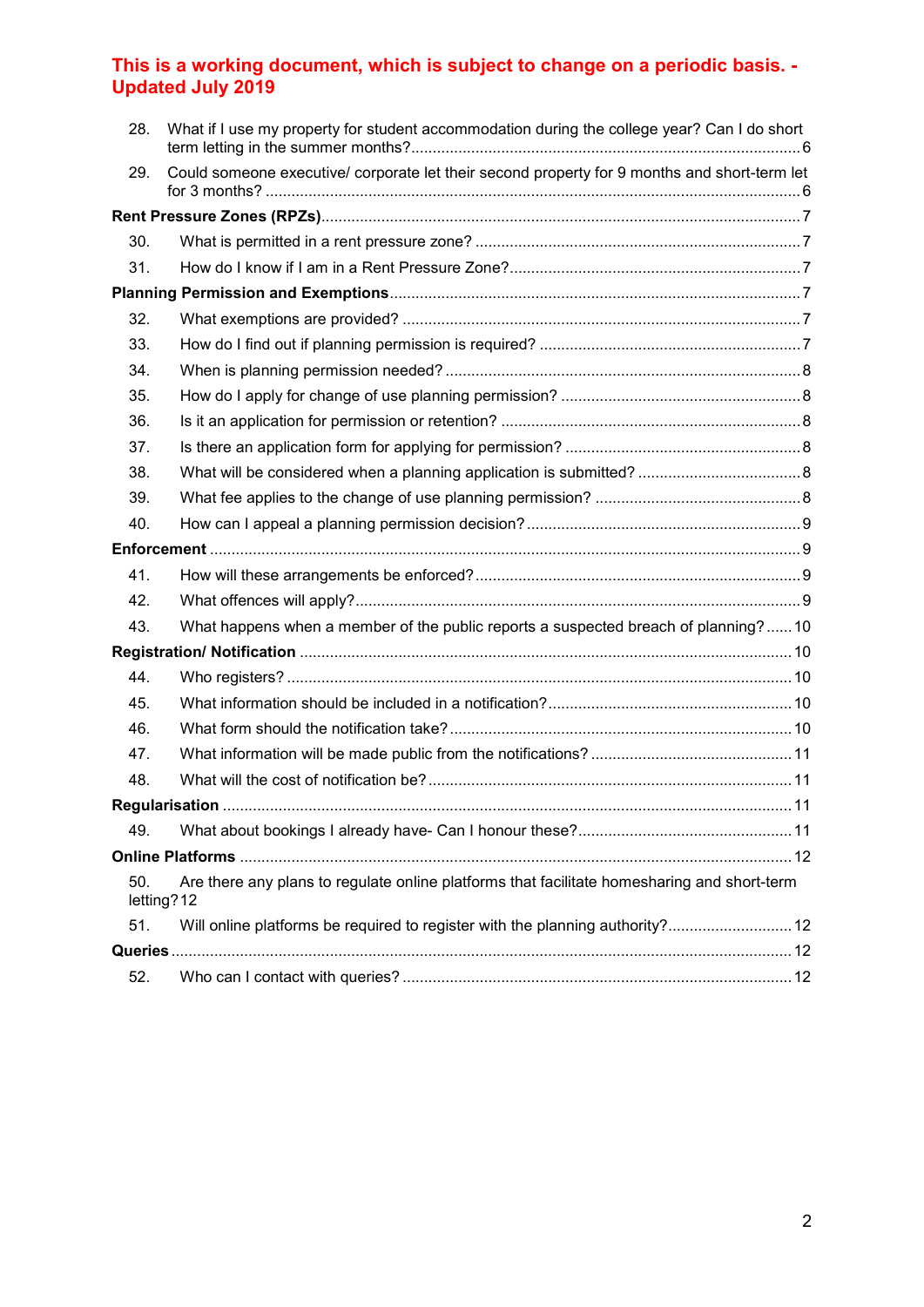#### **1. What is the purpose of the new legislative reforms?**

The new planning legislative reforms provided for in the Residential Tenancies (Amendment) Act 2019 and supplementary regulations made by the Minister for Housing, Planning and Local Government are focussed on short-term tourism related letting. As short term letting has become more popular as a form of tourism letting to supplement accommodation provided by hotels, B&Bs etc., it has resulted in some professional landlords withdrawing houses and apartments that would normally be rented on a long-term basis to instead rent them out as short-term lets. In the context of the current housing supply situation, the aim of the new legislative reforms is to influence the bringing back of such houses and apartments to the traditional long-term rental market and thereby help ease the accommodation shortage pressures currently being experienced in this area.

## <span id="page-3-0"></span>**2. When do the provisions take effect?**

The provisions take effect from 1 July 2019.

## <span id="page-3-1"></span>**3. Are these permanent arrangements?**

The new provisions will only apply in areas designated as "rent pressure zones" under the Residential Tenancies Act 2004.

Separate provisions in the Residential Tenancies (Amendment) Act 2019 extended the designation of all currently designated rent pressure zones so that they will continue to apply until 31 December 2021.

The short-term letting regulations will only apply for as long as there are designated rent pressure zones. If in 2021, there are still rental supply issues and rent pressure zone designations are further extended, then the regulations relating to short-term lettings will continue to apply.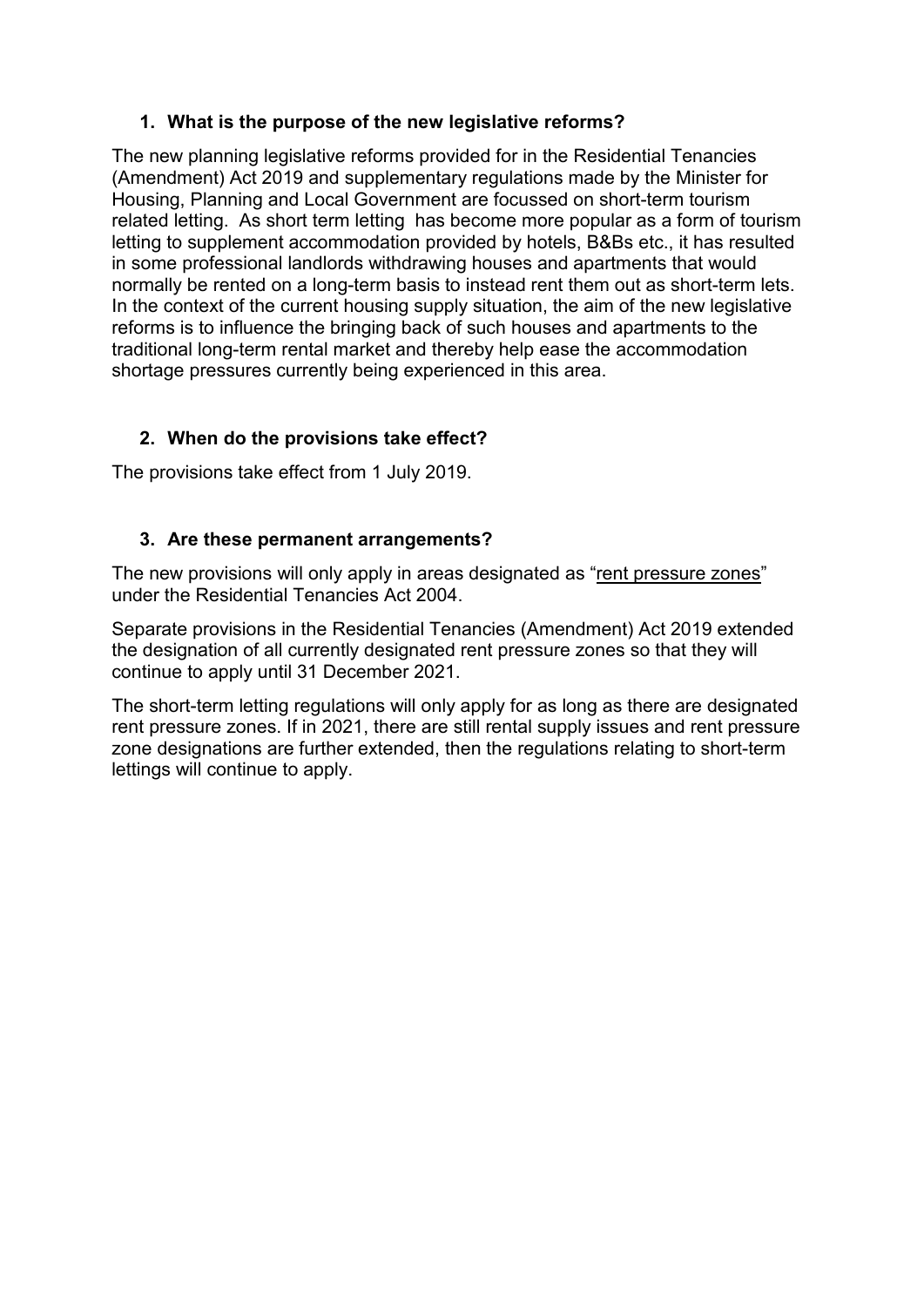| 24<br><b>December</b><br>2016     | 27 January<br>2017                    | 30 March<br>2017 | 20 Sept<br>2017 | 28 March<br>2019             | 2 July 2019                    |
|-----------------------------------|---------------------------------------|------------------|-----------------|------------------------------|--------------------------------|
| <b>Cork City</b><br>Council       | Ballincollig-<br>Carrigaline,<br>Cork | Cobh             | Drogheda        | Limerick<br><b>City East</b> | Ardee                          |
| <b>Dublin City</b><br>Council     | <b>Galway City</b><br>Central         | Maynooth         | Greystone<br>S  | Navan                        | Arklow                         |
| Dun<br>Laoghaire /<br>Rathdown    | <b>Galway City</b><br>East            |                  |                 |                              | Athenry-<br>Oranmore           |
| <b>Fingal County</b><br>Council   | <b>Galway City</b><br>West            |                  |                 |                              | Athlone-<br>Westmeath          |
| South Dublin<br>County<br>Council | Celbridge -<br>Leixlip,<br>Kildare    |                  |                 |                              | Dundalk-<br>Carlingford        |
|                                   | Naas, Kildare                         |                  |                 |                              | Dundalk-<br>South              |
|                                   | Kildare-<br>Newbridge                 |                  |                 |                              | Fermoy                         |
|                                   | Ashbourne,<br>Meath                   |                  |                 |                              | Gorey                          |
|                                   | Laytown-<br>Bettystown,<br>Meath      |                  |                 |                              | Gort-Kinvara                   |
|                                   | Ratoath,<br>Meath                     |                  |                 |                              | Graiguecullen<br>Portarlington |
|                                   | Bray,<br>Wicklow                      |                  |                 |                              | <b>Kells</b>                   |
|                                   | Wicklow                               |                  |                 |                              | Kilkenny                       |
|                                   |                                       |                  |                 |                              | <b>Limerick City</b><br>North  |
|                                   |                                       |                  |                 |                              | <b>Limerick City</b><br>west   |
|                                   |                                       |                  |                 |                              | Midleton                       |
|                                   |                                       |                  |                 |                              | Portlaoise                     |
|                                   |                                       |                  |                 |                              | Trim                           |
|                                   |                                       |                  |                 |                              | Waterford<br><b>City East</b>  |
|                                   |                                       |                  |                 |                              | Waterford<br><b>City South</b> |

# <span id="page-4-0"></span>**4. Where are the Rent Pressure Zones (RPZ's)?**

# <span id="page-4-1"></span>**5. What legislation has introduced these reforms?**

Section 3A of the Planning and Development Act 2000- inserted by section 38 of the Residential Tenancies Amendment Act 2019 (No 14 of 2019), and the Planning and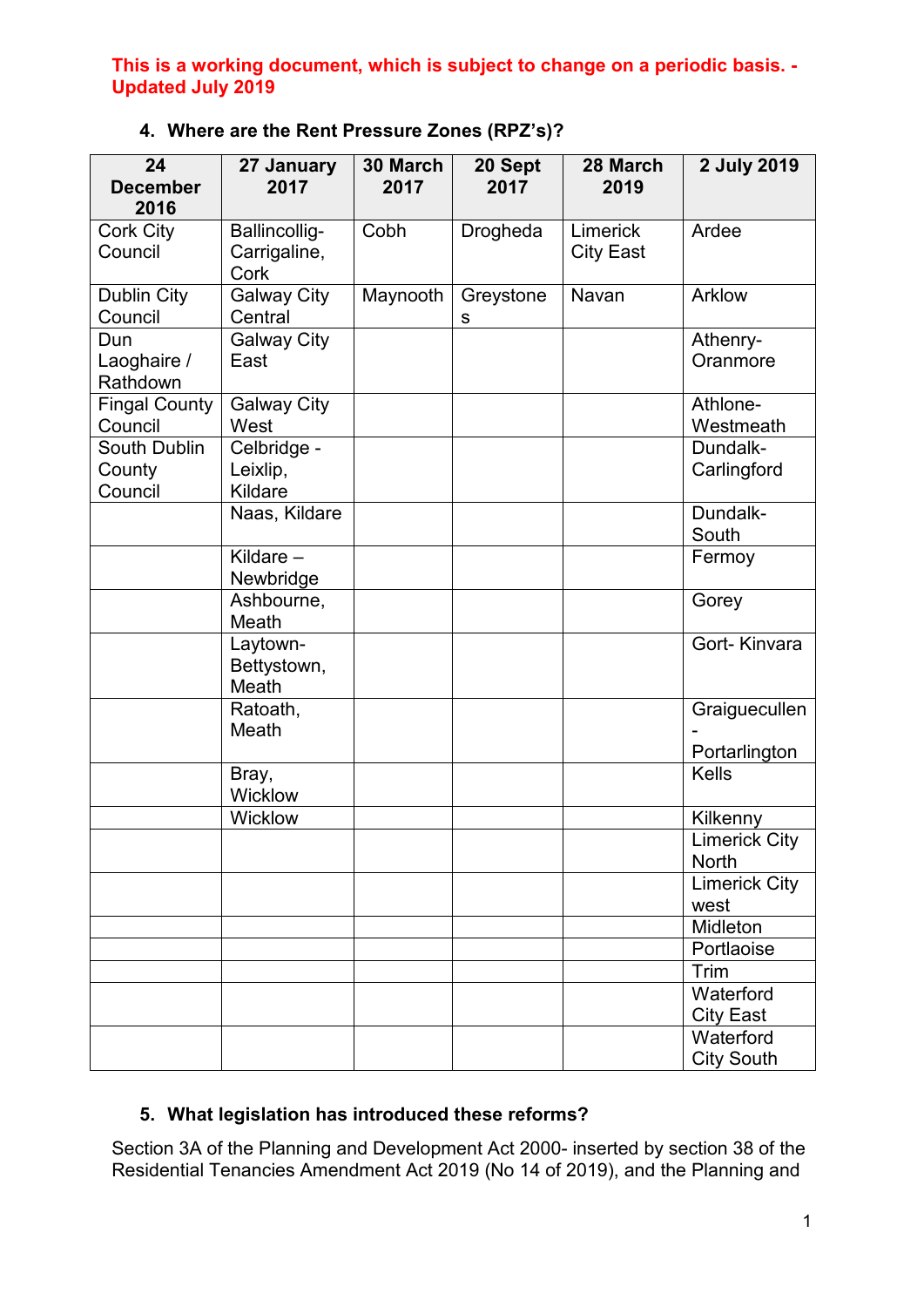Development Act 2000 (Exempted Development)(No.2) Regulations 2019 (S.I. No 235 of 2019).

# **Homesharing & Short-term Letting**

## <span id="page-5-1"></span><span id="page-5-0"></span>**6. What is homesharing?**

Homesharing is the letting of a room or rooms in a person's principal private residence (house or apartment) while it is occupied by the resident.

# <span id="page-5-2"></span>**7. What is short-term letting?**

The letting of a house or apartment, or part of a house or apartment, for any period not exceeding 14 days.

# <span id="page-5-3"></span>**8. Am I restricted to letting in 14 day blocks?**

There is no restriction that lettings must be in 14 day blocks. Lettings may be for any period between 1 to 14 days e.g. lettings may be of a duration of 1, 4 or 10 days once the period of the letting is 14 days or less.

# <span id="page-5-4"></span>**9. What if I let for more than 14 Days?**

Longer letting of 15 days or more do not fall within the scope of the new provisions and are permissible. A host can let a property to the same guest for periods of 15 days or more. Normal tax rules will apply**.**

# <span id="page-5-5"></span>**10.What is a material change of use?**

The use of any house or apartment for short-term letting use in a rent pressure zone is a 'material change in the use' of the structure. In other words, any short-term letting use in a house or apartment will be deemed to be development requiring planning permission except where the relevant exemptions apply.

#### <span id="page-5-6"></span>**11.Can someone rent a room in a second property as a short-term let? Or do both have to be long-term lets?**

As above, any short term letting in an RPZ is a material change of use requiring planning permission unless exempted. The only exemption being provided relates to a principal private residence (PPR), where a person lets part of their own PPR on an unlimited basis or all of their own PPR on a limited basis (90 days). There is no exemption for a person to undertake short-term letting in a property that is not their PPR. Therefore, in the circumstances above, the person engaging in the short-term letting activity would either have to get permission or restrict their lettings to longterm ones.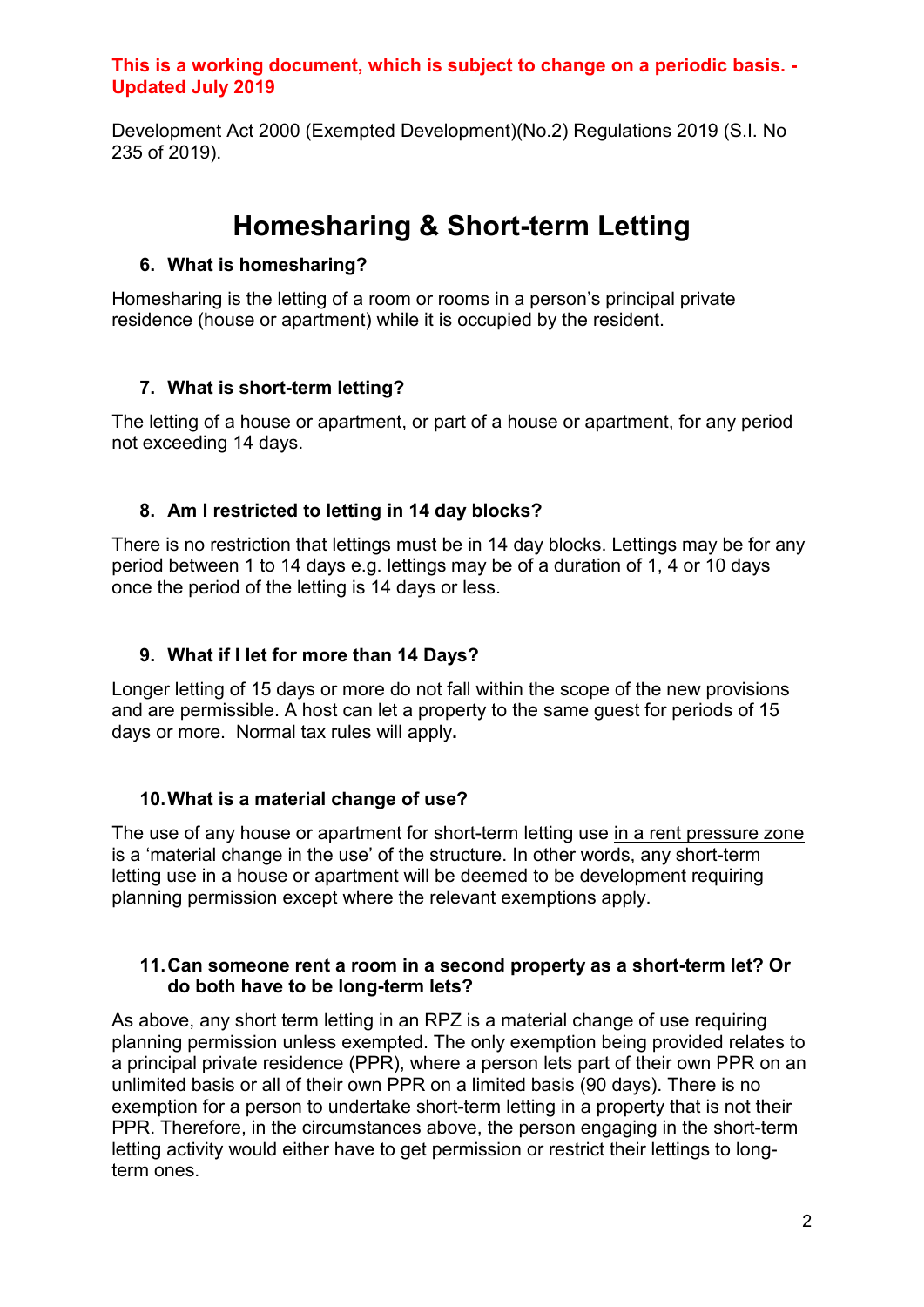## <span id="page-6-0"></span>**12.Will this ban short-term letting in second properties?**

The reforms provide for clear exemptions from any planning permission requirements. However, generally, outside these exemptions, planning permission is required. Therefore, where a person owns a second property in a rent pressure zone and intends to let it as a short-term let, they will only be able to do so if the property has planning permission to be used for tourism or short-term letting purposes.

Homes or apartments which already have a specific grant of planning permission for use as holiday accommodation/ short-term tourism type letting are not impacted by these reforms.

# **Principal Private Residence**

## <span id="page-6-2"></span><span id="page-6-1"></span>**13.What constitutes a principal private residence?**

The regulations define a 'principal private residence' as a place where a person ordinarily resides.

## <span id="page-6-3"></span>**14.How do you prove that a property is your principal private residence?**

The regulations define a 'principal private residence' as a place where a person ordinarily resides. Documentary evidence such as bills etc. should be sufficient to prove this.

## <span id="page-6-4"></span>**15.What does a person do if they want to engage in short-term letting in a premises that is not their principal private residence?**

Planning permission will be required in such a case for a formal change of use.

# **Application of the Provisions**

## <span id="page-6-6"></span><span id="page-6-5"></span>**16.What properties are not affected?**

The legislative changes in relation to short-term letting do not apply outside of rent pressure zones. Furthermore, the changes will not affect the operation of holiday homes as typically understood, or longer-term flexible lettings such as that provided for those coming to Ireland under employment contracts. Similarly, normal house or apartment letting, or extended-stay accommodation, or rent-a-room schemes (i.e. for periods longer than 14 days) will not be affected.

## <span id="page-6-7"></span>**17.Will the regulations differentiate between houses and apartments?**

The definition of the term "house" in the Planning and Development Act 2000, as amended encompasses houses, apartments and flats.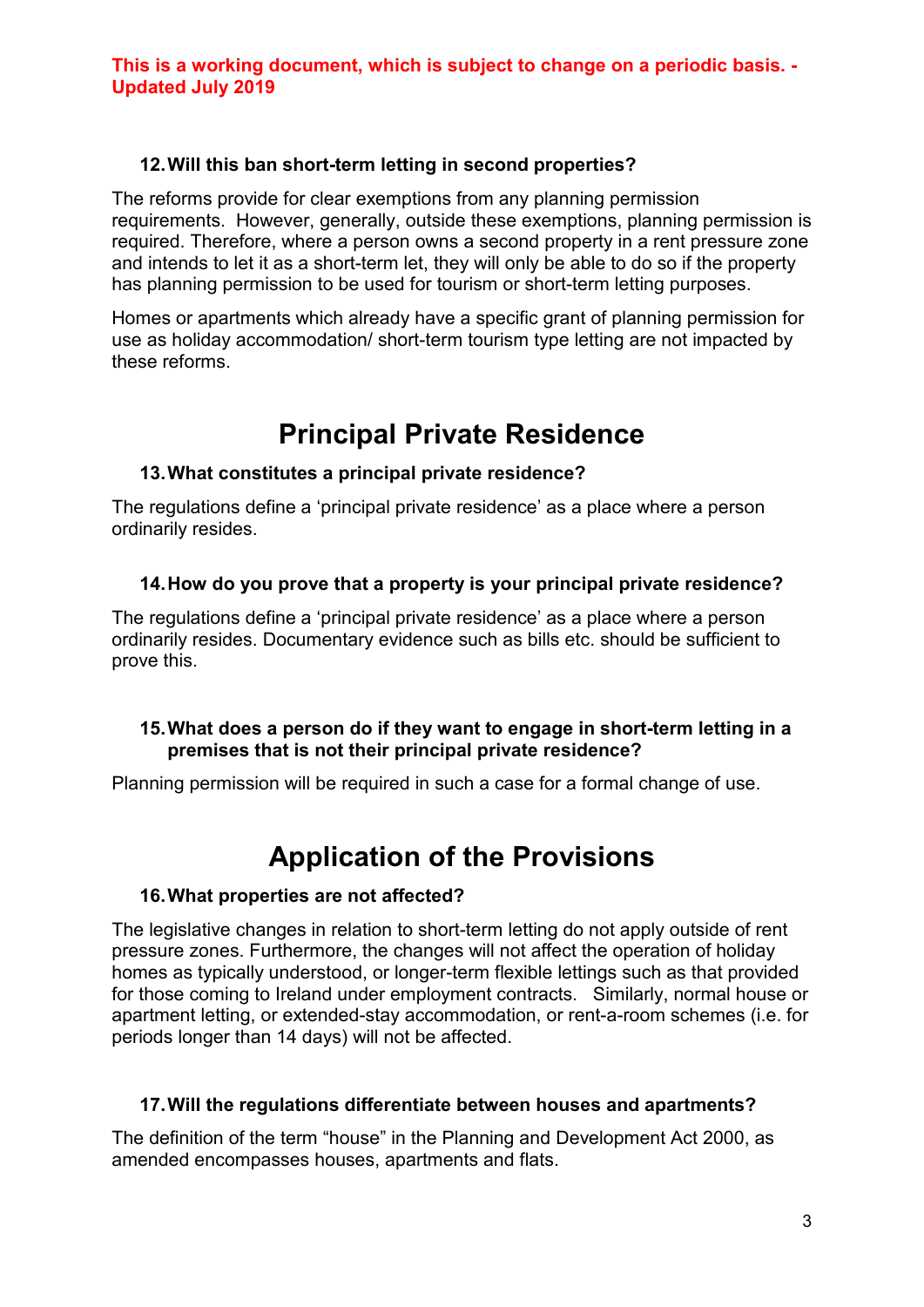#### <span id="page-7-0"></span>**18.Why haven't the regulations been applied nationally?**

As the proposals are primarily aimed at addressing the impact on the private rental market of the use of residential properties for short-term tourism type letting, in areas of high housing demand, the new provisions only apply in areas that are designated as rent pressure zones – both rent pressure zones which have already been designated and those designated in the future. The existing planning requirements in areas outside of the designated rent pressure zones remain unchanged.

## <span id="page-7-1"></span>**19.What is a holiday home?**

Holiday homes are properties, which have been purposely designed and constructed and approved as dedicated tourism accommodation complexes sharing communal facilities and would normally be subject to planning conditions in relation to their continued operation, management and maintenance as a commercial development rather than a residential estate. The new arrangements do not affect the continued operation of such form of tourism accommodation**.**

#### <span id="page-7-2"></span>**20.What is a corporate/ executive let?**

Corporate/ executive lets may include letting of properties to facilitate persons find suitable long-term accommodation when moving employment location or moving to Ireland from abroad, persons undertaking temporary consultancy/ contract work for an extended duration, corporate clients who require a residence for the duration of their assignment to a location, persons or families who require long-term accommodation in a particular location adjacent to a hospital while in receipt of medical treatment, persons or families requiring accommodation while their normal residence is being renovated etc. These are not short-term stays in the transient tourism sense and can be classified as extended stays with the duration varying from say 2 weeks to many months with the persons concerned becoming effectively semiresident in, and contributing to, the local area by visiting shops, restaurants as well as socialising in the area

The reforms do not apply to the corporate/ executive letting sector.

# **90 day cap**

#### <span id="page-7-4"></span><span id="page-7-3"></span>**21.What is the 90 day cap?**

The 90 cap relates to the total cumulative number of letting days over a calendar year period that a homesharer can let their permanent place of residence (house or apartment) while they are temporarily absent from their home. For example, a homesharer may possibly let their entire principal private residence for 2 days on 45 separate weekends in a year i.e. 45 weekends x 2 days = 90 days without having to obtain planning permission.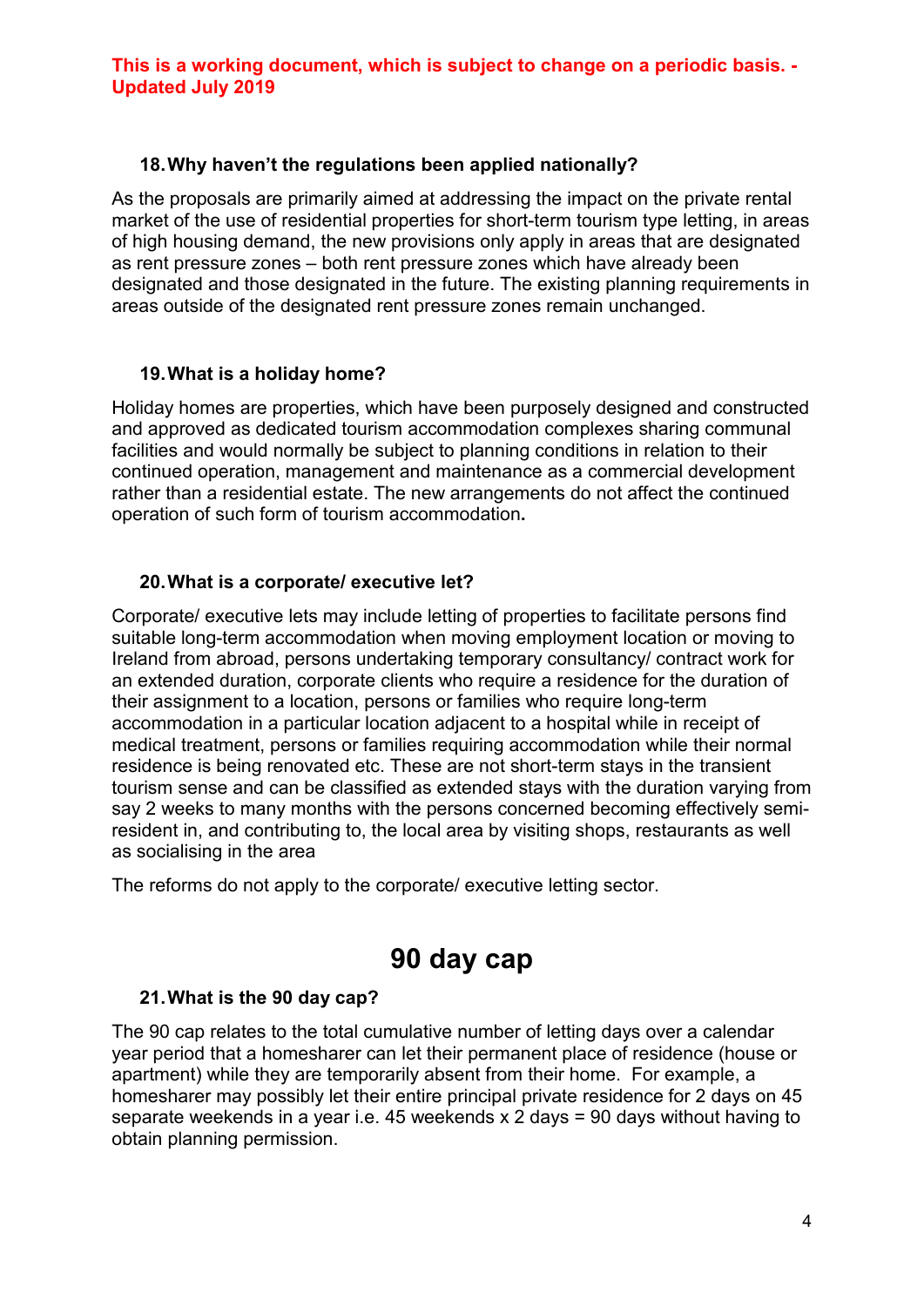The cap of 90 days relates to actual short-term letting bookings as opposed to a house or apartment being available for short-term letting.

## <span id="page-8-0"></span>**22.Can the 90 cap allowance be rolled over if it is not fully utilised?**

No. The 90 day cap is an allowance per calendar year.

## <span id="page-8-1"></span>**23.What cap will apply for the remainder of 2019?**

The full 90 day allowance will be allowed in 2019. An annual allowance of 90 days per calendar year will be allowed from 2020 onwards.

# **What applies/ scenarios?**

#### <span id="page-8-3"></span><span id="page-8-2"></span>**24.I want to carry out short-term letting in my principal private residence-What applies?**

In areas designated as rent pressures zones:

- 'Homesharing' the letting of room/ rooms in a person's principal private residence – will continue to be allowed on an unrestricted basis.
- Homesharers will be allowed to let their entire principal private residence (house or apartment) for short-term letting purposes for a cumulative period of 90 days per calendar year where they are temporarily absent from their home.
- However, if a homesharer lets or wishes to let their residence for longer than 90 days in a calendar year, planning permission will be required.

#### <span id="page-8-4"></span>**25.I want to short-term let a second property, which is not my principal private residence. - What applies?**

If the property is in a rent pressure zone, planning permission will be required in such a case for a formal change of use.

#### <span id="page-8-5"></span>**26.I am an accidental landlord and own a second property which is not my principal private residence and which I rent out. What applies?**

In this case, the property in question is not considered to be your principal private residence. Accordingly, if the property is in a rent pressure zone, you are affected by the new provisions and will require planning permission if you wish to let it for shortterm letting. However, it is open to you to rent the property in question on a long-term basis.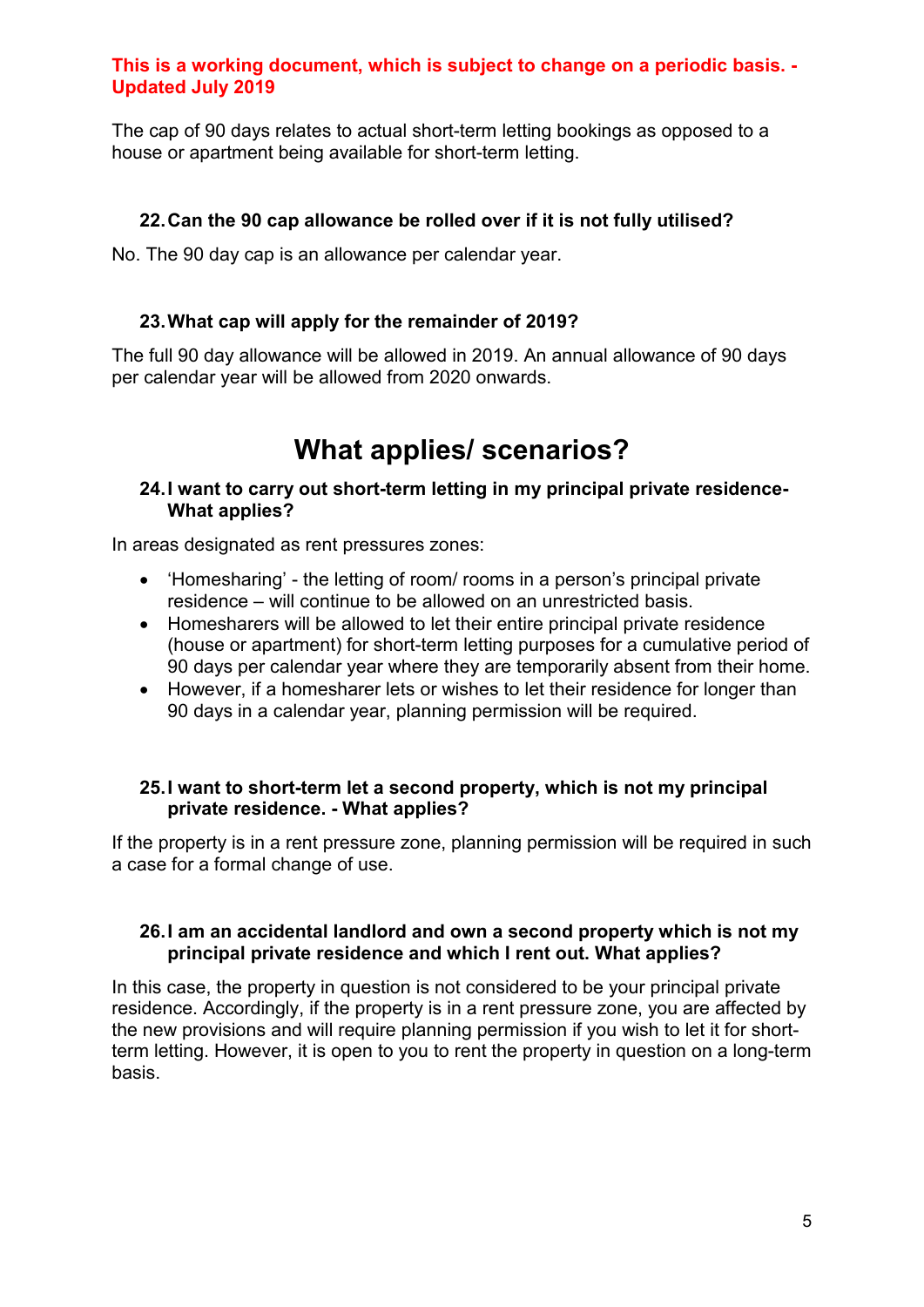#### <span id="page-9-0"></span>**27.What applies if I am not in a rent pressure zone?**

The existing planning requirements outside of rent pressure zones remain unchanged.

#### <span id="page-9-1"></span>**28.What if I use my property for student accommodation during the college year? Can I do short term letting in the summer months?**

The new provisions will not affect the operation of purpose built student accommodation, for which permissions are typically granted with planning conditions that generally facilitates the use of student accommodation complexes as alternative summer or holiday accommodation but which are reserved as student housing during the academic year.

This is on foot of advice provided by the Department to planning authorities, by way of Circular Letter PL8/2016 issued in July 2016, regarding matters to consider in relation to the handling of planning applications for student accommodation. In this regard, the Circular makes it clear that housing for students is a specific and important segment of the overall housing sector with distinct characteristics and requirements. Accordingly, appropriate safeguards are required to ensure that student accommodation is not used as permanent residential accommodation or for other uses and is restricted to the accommodation of students during the academic year. However, planning authorities were reminded of the need to establish a steady rental income for such student accommodation developments throughout the year in order to ensure the deliverability and viability of development projects from a funding perspective and to recognise that student accommodation complexes can play an important role in providing affordable accommodation for tourists and visitors in major urban areas during the peak summer demand periods.

However if you are renting an individual private property for student accommodation purposes during the academic year, there are no planning exemptions for short-term letting in a property which is not a principal private residence for the months outside the academic year. Therefore, planning permission will be required for the short-term letting element of use.

#### <span id="page-9-2"></span>**29.Could someone executive/ corporate let their second property for 9 months and short-term let for 3 months?**

There is no issue with executive letting in a second property. This form of letting for periods in excess of 14 days per letting is outside the scope of the new arrangements. However, there are no exemptions for short-term letting in a property which is not a principal private residence, therefore planning permission would be required for the short-term letting element.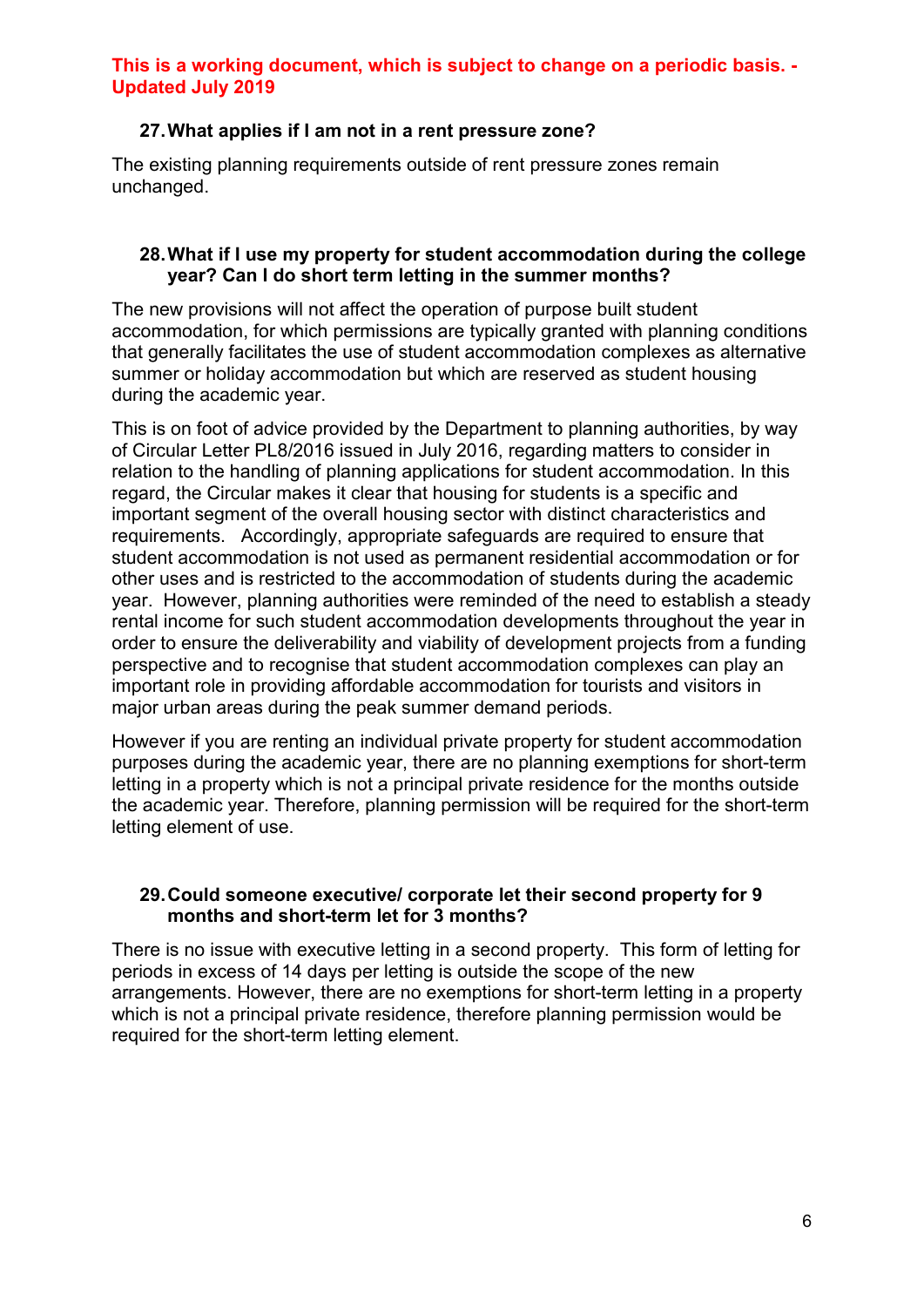# **Rent Pressure Zones (RPZs)**

## <span id="page-10-1"></span><span id="page-10-0"></span>**30.What is permitted in a rent pressure zone?**

In a rent pressure zone, in a principal private residence, an exemption from the requirement to obtain planning exemption is allowed to enable a person to do unlimited homesharing (letting of a room or rooms while the owner is present) and limited short-term letting (letting of the entire property to a max of 90 days per annum while they are temporarily absent). If a homesharer wants to let their entire property for greater than 90 days then planning permission will be required.

# <span id="page-10-2"></span>**31.How do I know if I am in a Rent Pressure Zone?**

Rent pressure zones are designated under the Residential Tenancies Act 2004. The current designated rent pressure zones are available on the Department's website at the following link:

https://www.housing.gov.ie/sites/default/files/publications/files/designated\_rpzs\_28 [march\\_2019.pdf](https://www.housing.gov.ie/sites/default/files/publications/files/designated_rpzs_28_march_2019.pdf)

Any further rent pressure zones designated in the future will also be noted on the Departments website.

# **Planning Permission and Exemptions**

## <span id="page-10-4"></span><span id="page-10-3"></span>**32.What exemptions are provided?**

The following specific exemptions from planning permission are provided for under the new short term letting arrangements:

- homesharing that is the letting of a room or rooms in a person's principal private residence (house or apartment) - will continue to be allowed on an unrestricted basis and without the need for planning permission,
- homesharers will also be allowed to sub-let their entire home for short-term letting for a cumulative period of up to 90 days annually while they are temporarily absent from the property, again without having to obtain planning permission,
- Where the 90 day threshold is exceeded, the planning permission exemption no longer applies and planning permission will be required.

## <span id="page-10-5"></span>**33.How do I find out if planning permission is required?**

If there is an uncertainty as to when planning permission is required, a person may contact the Planning Department of their local planning authority and seek a declaration under section 5 of the Planning and Development Act 2000 which will confirm the position.

A declaration must be issued within four weeks and may be referred to An Bord Pleanála for review.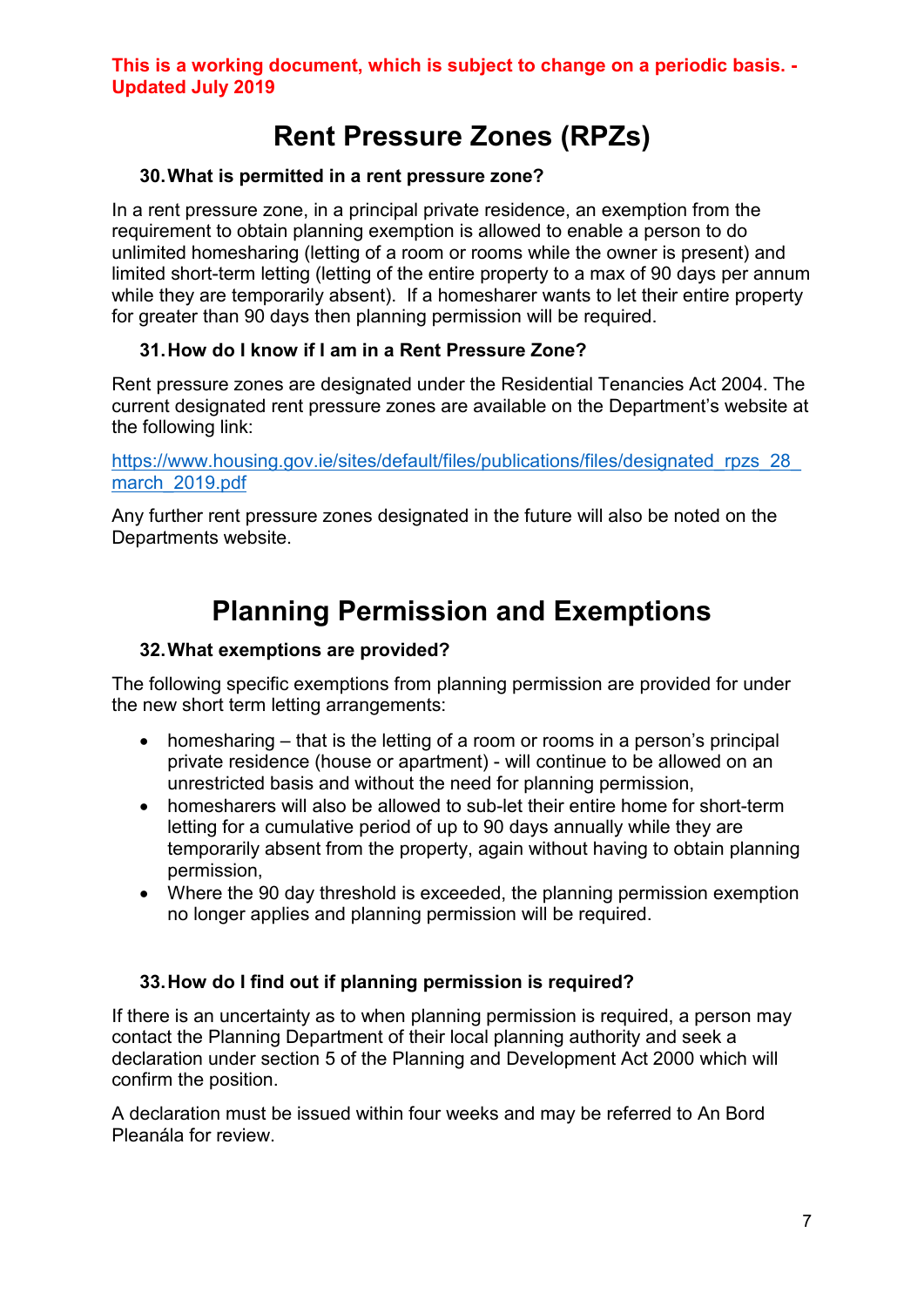Any short-term letting, which is deemed by a planning authority to be a material change in use, to be decided on a case-by-case basis, will require planning permission. Any unauthorised development can be the subject of planning enforcement.

## <span id="page-11-0"></span>**34.When is planning permission needed?**

Planning permission is required in rent pressure zones in the following circumstances:

- Short-term letting of a room or rooms in a house that is not a person's principal private residence (house or apartment), and
- Where the 90-day threshold for short-term letting of the entire home of a person's principal private residence is exceeded.

## <span id="page-11-1"></span>**35.How do I apply for change of use planning permission?**

A planning application should be made to the local planning authority in the normal way, including an application form, any necessary drawings, site notice and the appropriate fee. The planning authority will generally decide on the application within 8 weeks.

#### <span id="page-11-2"></span>**36.Is it an application for permission or retention?**

For a new short-term letting use, a person applies for permission. For an existing unauthorised use you must apply for retention permission.

## <span id="page-11-3"></span>**37.Is there an application form for applying for permission?**

Yes, the application form is Form No. 2 in the Planning and Development Regulations 2001.

## <span id="page-11-4"></span>**38.What will be considered when a planning application is submitted?**

The planning authority will consider whether the property is situated within a rent pressure zone, an area experiencing high rent inflation, and whether there is a sufficient supply of rental properties available for longer-term rental in the area. The cumulative impact of applications will also be a consideration.

In areas of high housing demand and, taking into account other relevant factors such as cumulative impacts, it is unlikely that permission would be granted.

## <span id="page-11-5"></span>**39.What fee applies to the change of use planning permission?**

Planning fees are set out in Schedule 9 of the Planning and Development Regulations 2001. These provide that a planning application for a commercial building - for example relating to an application to change of use of a building from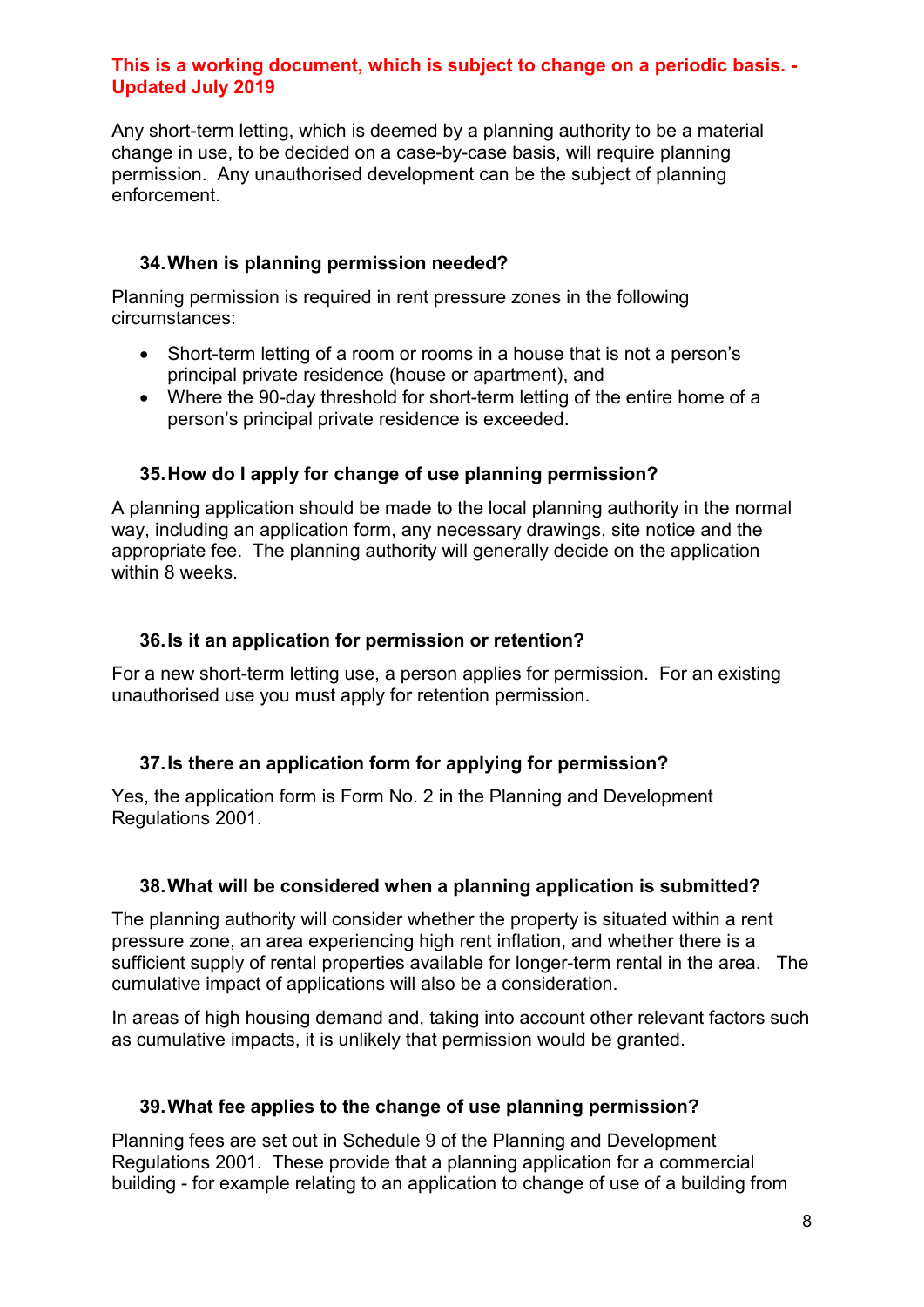residential to full commercial use - is €3.60 for each square metre with a minimum fee of €80 for each building. A fee of €10.80 for each square metre with a minimum fee of €240 applies in cases were retention permission is sought.

There will not be any charge associated with a person fulfilling any reporting or notification requirements under the new arrangements.

#### <span id="page-12-0"></span>**40.How can I appeal a planning permission decision?**

An application for permission for change of use for short-term letting is made in the same manner as any other application for planning permission to a local authority under the Planning and Development Act 2000 and the same right of appeal to An Bord Pleanála (the Board) applies.

The decision of a planning authority may be appealed to the Board within a period of 4 weeks following the local planning authority decision and the Board has a statutory objective to determine such planning appeals within 18 weeks.

# **Enforcement**

## <span id="page-12-2"></span><span id="page-12-1"></span>**41.How will these arrangements be enforced?**

The new arrangements are being introduced through the planning code and each planning authority's enforcement unit will be responsible for monitoring and enforcing these new requirements in their respective functional areas.

There are already extensive enforcement provisions provided for in Part 8 of the Planning Act, including section 156 (Penalties for Offences), section 157 (Prosecution of Offences), section 158 (Offences by bodies corporate), section 159 (Payment of fines to planning authorities) etc.

Under the Planning Act, all development, including a material change of use, unless specifically exempted under the Act or associated Regulations, requires planning permission. Planning authorities can take enforcement action if a development does not have the required permission or where the terms of permission have not been met.

## <span id="page-12-3"></span>**42.What offences will apply?**

Serious breaches of the planning code incur significant fines (€10m) and imprisonment (2yrs) or both. Generally, less serious offences under the Planning Acts (which will apply in the case non-compliance with the short term letting arrangements) carry a maximum penalty of €5,000 or 6 months imprisonment or both. Where the person continues the offence after conviction, they are guilty of a further offence for each day it continues and this carries a maximum fine of  $\epsilon$ 1,500.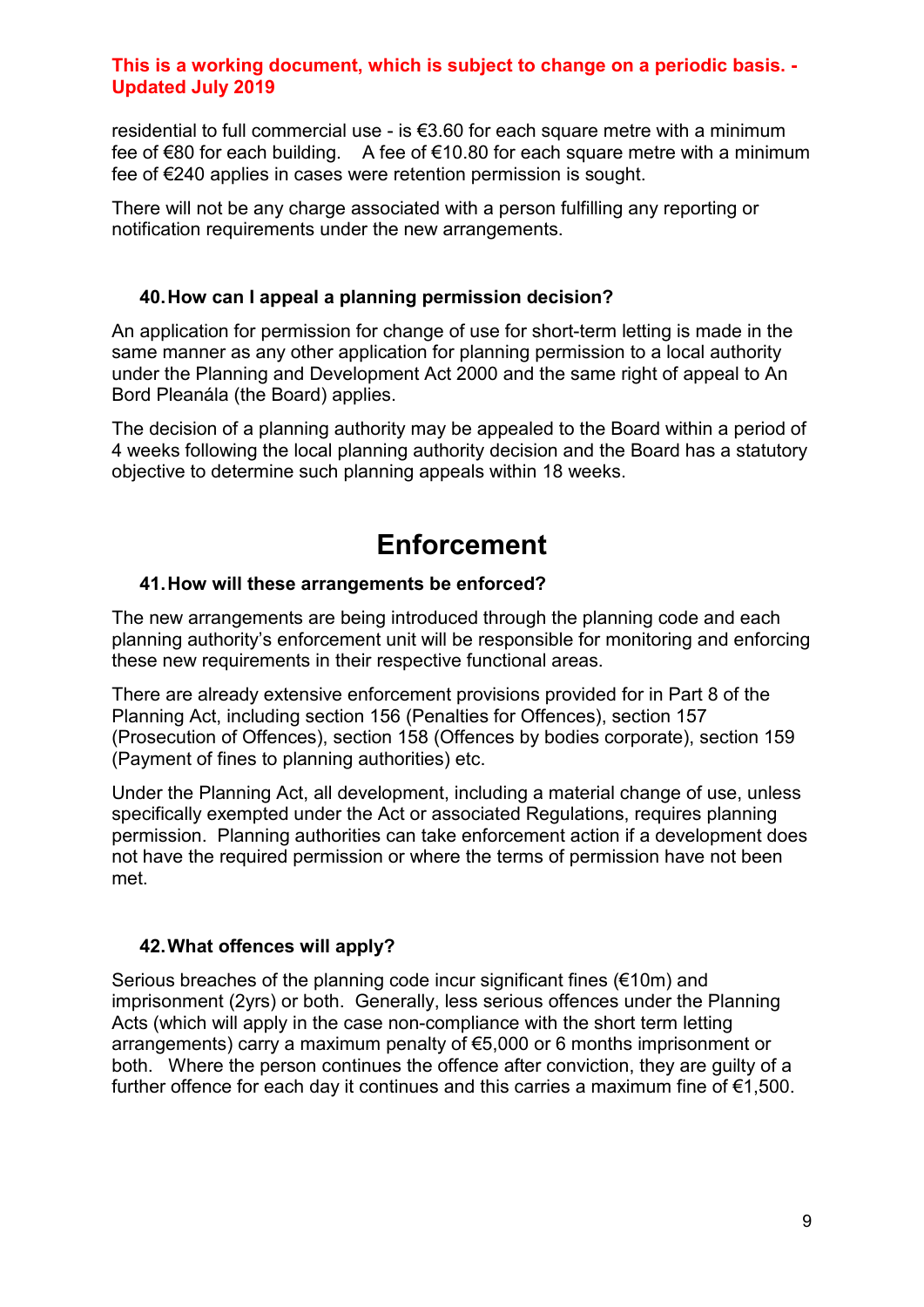#### <span id="page-13-0"></span>**43.What happens when a member of the public reports a suspected breach of planning?**

Planning authorities will follow up on complaints and take enforcement as necessary.

# **Registration/ Notification**

## <span id="page-13-2"></span><span id="page-13-1"></span>**44.Who registers?**

- **Someone doing homesharing?** Yes, it's a requirement of the planning exemption provisions in a rent pressure zone.
- **Someone letting their entire home (less than 90 days)?** Yes, it's a requirement of the exemption in a rent pressure zone.
- **Executive type let?** No, executive/ corporate type lettings (which are normally for periods in excess of 14 days) are not short-term lets.
- **Holiday home?** No need to register if you have specific permission for use as a holiday home.
- **Short-term let outside of a rent pressure zone** No, registration requirements do not apply outside of rent pressure zones.

## <span id="page-13-3"></span>**45.What information should be included in a notification?**

There is a prescribed form for each of the required notifications, which outlines the information sought, and which should be submitted to the relevant local planning authority.

The forms include a statutory declaration requiring persons engaging in homesharing and/ or short term letting in their principal private residence to make a statutory declaration that the reporting and notification information being submitted to their planning authority is true and correct.

Furthermore, planning authorities are empowered to request such other information as they may reasonably require for the purposes of establishing that the information submitted in the specified reporting forms in the regulations is true and correct.

## <span id="page-13-4"></span>**46.What form should the notification take?**

The Schedule attached to the Planning and Development Act 2000 (Exempted Development (No.2) Regulations 2019 set out the forms required for short-term letting:

# **(Homesharing)**

The below notification applies to a person who is engaging in short term letting to which article 6(5)(a)(i) of the Regulations apply. This applies to the letting of a room or rooms (maximum 4 rooms) in a house/ apartment that is a principal private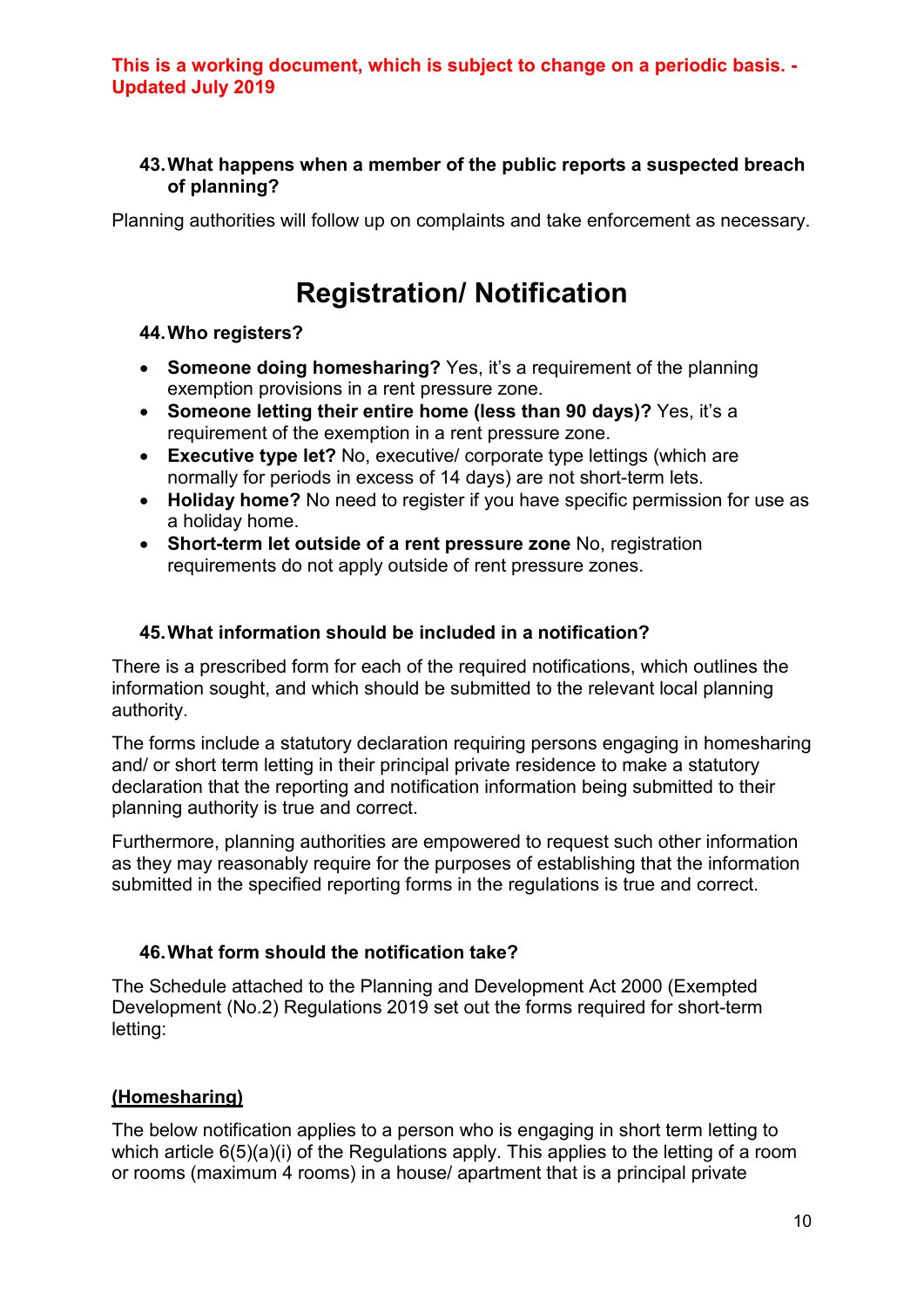residence. It is a one off notification which is provided for under article 6(5)(b) of the Regulations.

• **Form 15 -** If the use is already existing, the form should be returned within 4 weeks of the commencement of the legislation on 1 July 2019. If the use commences after this date, this form should be returned 2 weeks prior to the proposed change of use in that year.

## **(Short term letting)**

The below notifications apply to a person who is engaging in short term letting to which article 6(5)(a)(ii) of the Regulations apply. This applies to the letting of an entire principal private residence on a short term basis.

- **Form 15 (2019) -** If the use is already existing, the form should be returned within 4 weeks of the commencement of the legislation on 1 July 2019. If the use commences after this date, this form should be returned 2 weeks prior to the proposed change of use in that year.
- **Form 15 (2020 onwards) -** Annual Notification. This form should be returned no later than 4 weeks of the start of each year for existing uses or 2 weeks prior to the first instance of the proposed change of use for new uses.
- **Form 16-** This form is only required to be completed if the 90-day cap is reached during the year. It should be returned no later than 2 weeks after the event.
- **Form 17-** End of year notification. It shall be returned no later than 4 weeks after the end of each calendar year.

## <span id="page-14-0"></span>**47.What information will be made public from the notifications?**

The planning authorities will maintain a record of the information received, however this will not be made public.

## <span id="page-14-1"></span>**48.What will the cost of notification be?**

It is not proposed that there will be any charge associated with a person notifying the planning authority that they are availing of the short term letting planning exemption.

# **Regularisation**

## <span id="page-14-3"></span><span id="page-14-2"></span>**49.What about bookings I already have- Can I honour these?**

Property owners affected by the new short term letting arrangements should regularise their affairs (i.e. apply for change of use planning permission) at the earliest opportunity. It is unlikely that a planning authority will take enforcement action while a change of use planning application is being determined.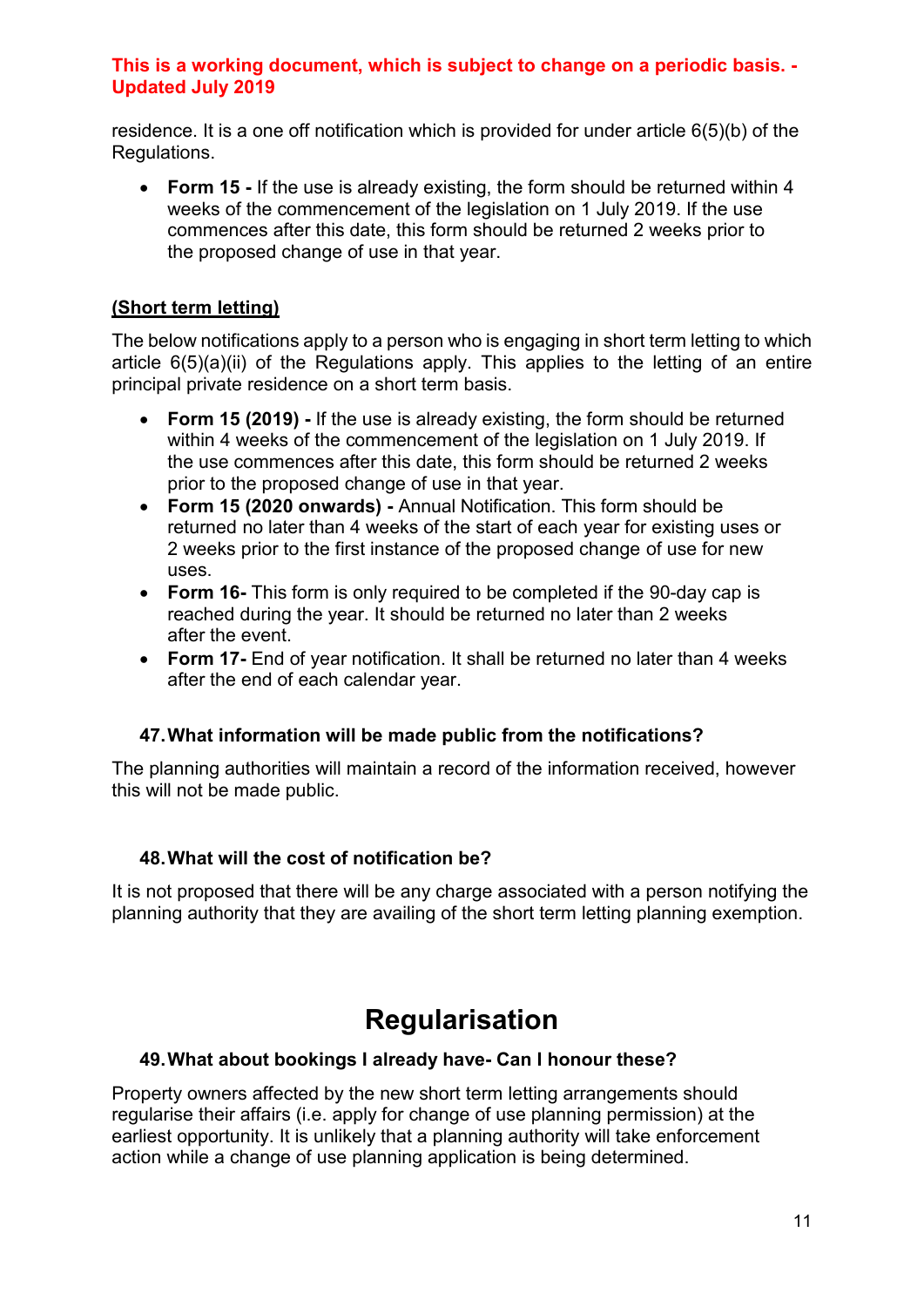# **Online Platforms**

#### <span id="page-15-1"></span><span id="page-15-0"></span>**50.Are there any plans to regulate online platforms that facilitate homesharing and short-term letting?**

The purpose of these changes to the planning code is primarily to address the longer term rental issues arising from the use of properties for short-term letting in designated rent pressure zones, which are areas of high housing demand.

The broader regulation of online platforms is beyond the scope of the planning code.

## <span id="page-15-2"></span>**51.Will online platforms be required to register with the planning authority?**

No. The reforms proposed relate to new requirements of the planning code under which it is the individual who wishes to engage in short-term letting activity that will have to comply with the new provisions, including registering and notifying that activity to their local authority as required.

# **Queries**

## <span id="page-15-4"></span><span id="page-15-3"></span>**52.Who can I contact with queries?**

Any queries in relation to the new provisions can be addressed to the relevant local planning authority. A list of local authorities and links to their individual websites are available to view here [https://www.housing.gov.ie/local](https://www.housing.gov.ie/local-government/administration/local-authorities/local-authorities)[government/administration/local-authorities/local-authorities](https://www.housing.gov.ie/local-government/administration/local-authorities/local-authorities)